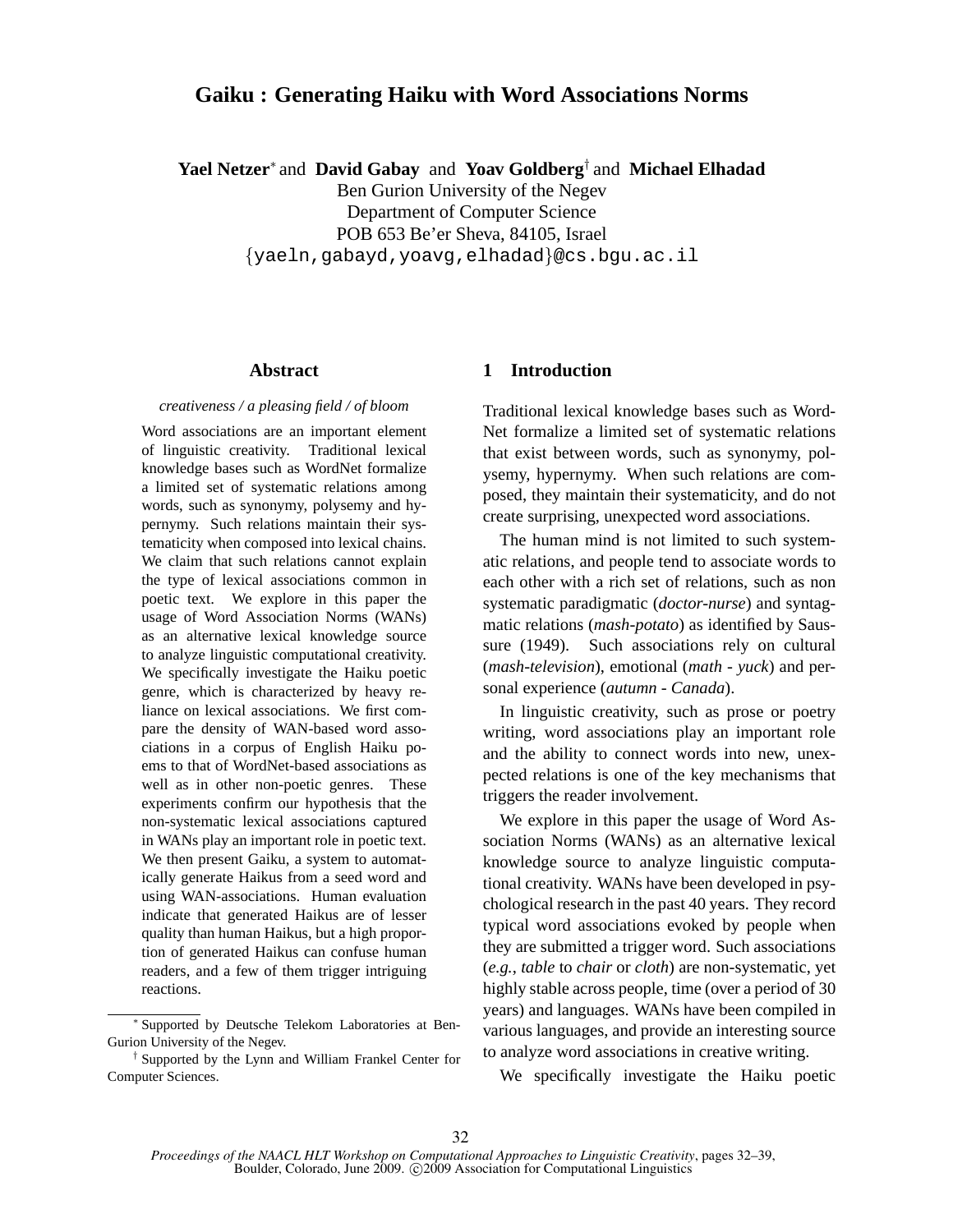genre, which is characterized by heavy reliance on lexical associations. The hypothesis we investigate is that WANs play a role in computational creativity, and better explain the type of word associations observed in creative writing than the systematic relations found in thesauri such as WordNet.

In the rest of the paper, we refine our hypothesis and present observations on a dataset of English Haikus we collected. We find that the density of WAN-based word associations in Haikus is much higher than in other genres, and also much higher than the density of WordNet-based associations. We then present Gaiku, a system we developed to automatically generate Haikus from a seed word using word association norms. Evaluation we performed with a group of 60 human readers indicates that the generated Haikus exhibit interesting creative characteristics and sometimes receive intriguing acclaim.

## **2 Background and Previous Work**

## **2.1 Computational Creativity**

Computational creativity in general and linguistic in particular, is a fascinating task. On the one hand, linguistic creativity goes beyond the general NLP tasks and requires understanding and modelling knowledge which, almost by definition, cannot be formalized (*i.e.*, terms like *beautiful, touching, funny* or *intriguing*). On the other hand, this vagueness itself may enable a less restrictive formalization and allow a variety of quality judgments. Such vague formalizations are naturally more useful when a computational creativity system does not attempt to model the creativity process itself, but instead focuses on 'creative products' such as poetry (see Section 2.3), prose and narrative (Montfort, 2006), cryptic crossword clues (Hardcastle, 2007) and many others. Some research focus on the creative process itself (see (Ritchie, 2006) for a comprehensive review of the field). We discuss in this paper what Boden (1998) calls *P-Creativity* (Psychological Creativity) which is defined relative to the initial state of knowledge, and H-Creativity (Historical Creativity) which is relative to a specific reference culture. Boden claims that, while hard to reproduce, *exploratory creativity* is most successful in computer models of creativity. This is because the other kinds of creativity are *even more elusive* due to *the difficulty of ap-* *proaching the richness of human associative memory, and the difficulty of identifying our values and of expressing them in computational form.*

We investigate in our work one way of addressing this difficulty: we propose to use associative data as a knowledge source as a first approximation of human associative capabilities. While we do not explain such associations, we attempt to use them in a constructive manner as part of a simple combinational model of creativity in poetry.

## **2.2 Word Associations and Creativity**

Associations and creativity are long known to be strongly connected. Mendick (Mendick, 1969) defines creative thinking as "*the forming of associative elements into new combinations which either meet specified requirements or are in some way useful*." The *usefulness* criterion distinguishes *original thinking* from *creative thinking*. A creative solution is reached through three main paths: *serendipity* (random stimuli evoke associative elements), *similarity* (stimuli and solution are found similar through an association) and *mediation* (both "problem" and "solution" can be associated to similar elements). In our work, we hypothesize that interesting Haiku poems exhibit creative word associations. We rely on this hypothesis to first generate candidate word associations starting from a seed word and following random walks through WANs, but also to rank candidate Haiku poems by measuring the density of WAN-based associations they exhibit.

## **2.3 Poetry Generation**

Although several automatic and semi-automatic poetry generation systems were developed over the years, most of them did not rise above the level of "party tricks" (Manurung et al., 2000). In his thesis, (Manurung, 2003), defined a poem to be a text that meets three properties: meaningfulness, grammaticality and poeticness. Two of the few systems that attempt to explicitly represent all three properties are reported in (Gervas, 2001) and (Díaz-Agudo et al., 2002). Both systems take as input a prose message provided by the user, and translate it into formal Spanish poetry. The system proposed in (Manurung et al., 2000) is similar in that it focuses on the syntactic and phonetic patterns of the poem, putting less stress on the semantics. The sys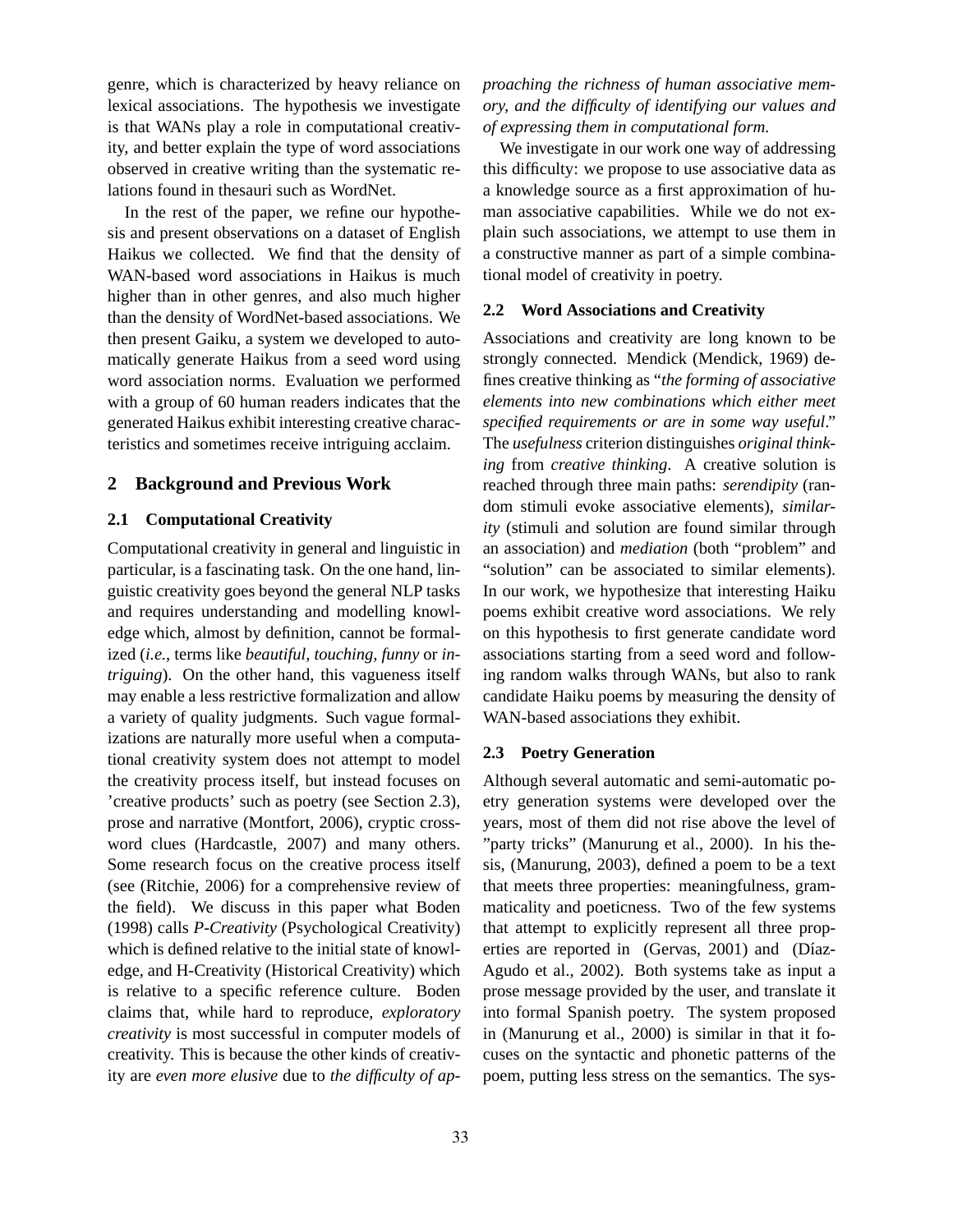tem starts with a simple seed and gradually develops a poem, by making small syntactic and semantic changes at every step.

Specifically in the subfield of Haiku generation, the Haiku generator presented in (Wong and Chun, 2008) produces candidate poems by combining lines taken from blogs. The system then ranks the candidates according to semantic similarity, which is computed using the results returned by a search engine when querying for words in each line. Hitch-Haiku (Tosa et al., 2008), another Haiku generation system, starts from two seed words given by the user. It retrieves two phrases containing these words from a corpus, and then adds a third phrase that connects both input words, using lexical resources.

In our work, we induce a statistical language model of the structure of Haikus from an analysis of a corpus of English Haikus, and explore ways to combine chains of lexical associations into the expected Haiku syntactic structure. The key issues we investigate are the importance of WAN-based associations in the Haiku generation process, and how a chain of words, linked through WAN-based associations, can be composed into a Haiku-like structure.

## **2.4 Haiku**

Haiku is a form of poetry originated in Japan in the sixteenth century. The genre was adopted in Western languages in the  $20<sup>th</sup>$  Century. The original form of a poem is of three lines of five, seven and five syllables (although this constraint is loosened in non-Japanese versions of Haiku (Gilbert and Yoneoka, 2000)). Haiku, by its nature, aims to reflect or evoke emotion using an extremely economical linguistic form; most Haiku use present tense and use no judgmental words; in addition, functional or syntactic words may be dropped. Traditional Haiku involve reference to nature and seasons, but modern and western Haiku are not restricted to this theme<sup>1</sup>.

We adopt the less "constraining" definition of the author Jack Kerouac (2004) for a Haiku "I propose that the "Western Haiku" simply say a lot in three short lines in any Western language. Above all, a Haiku must be very simple and free of all poetic

trickery and make a little picture and yet be as airy and graceful as a Vivaldi Pastorella." (pp. *x-xi*). In addition, we are guided by the saying *" The best haiku should leave the reader wondering "* (Quoted in (Blasko and Merski, 1998))

# **2.5 Word Association Norms**

The interest in word associations is common to many fields. Idiosyncrasy of associations was used as a diagnostic tool at the beginning of the  $20^{th}$  century, but nowadays the majority of approaches deal less with particular associations and more with general patterns in order to study the structure of the mental lexicon and of semantic memory (Rubinsten et al., 2005).

Word Association Norms (WAN) are a collection of cue words and the set of free associations that were given as responses to the cue, accompanied with quantitative and statistical measures. Subjects are given a word and asked to respond immediately with the first word that comes to their mind. The largest WAN we know for English is the University of South Florida Free Association Norms (Nelson et al., 1998).

**Word Association Norms and Thesauri in NLP** Sinopalnikova and Smrz (2004) have shown that when building and extending semantic networks, WANs have advantages over corpus-based methods. They found that WANs cover semantic relations that are difficult to acquire from a corpus: 42% of the non-idiosyncratic cue-target pairs in an English WAN never co-appeared in a 10 words window in a large balanced text corpus. From the point of view of computational creativity, this is encouraging, since it suggests that association-based content generation can lead to texts that are both sensible and novel. (Duch and Pilichowski, 2007)'s work, from a neuro-cognitive perspective, generates neologisms based, among other data, on word association. (Duch and Pilichowski, 2007) sums "creativity requires prior knowledge, imagination and filtering of the results."

# **3 WordNet vs. Associations**

Word association norms add an insight on language that is not found in WordNet or are hard to acquire from corpora, and therefore can be used as an additional tool in NLP applications and computational

<sup>1</sup> *Senryu* poetry, similar in form to Haiku, is the Japanese genre of poems that relate to human and relationships, and may be humorous. Hereafter, we use Haiku for both the original definition and the Senryu as well.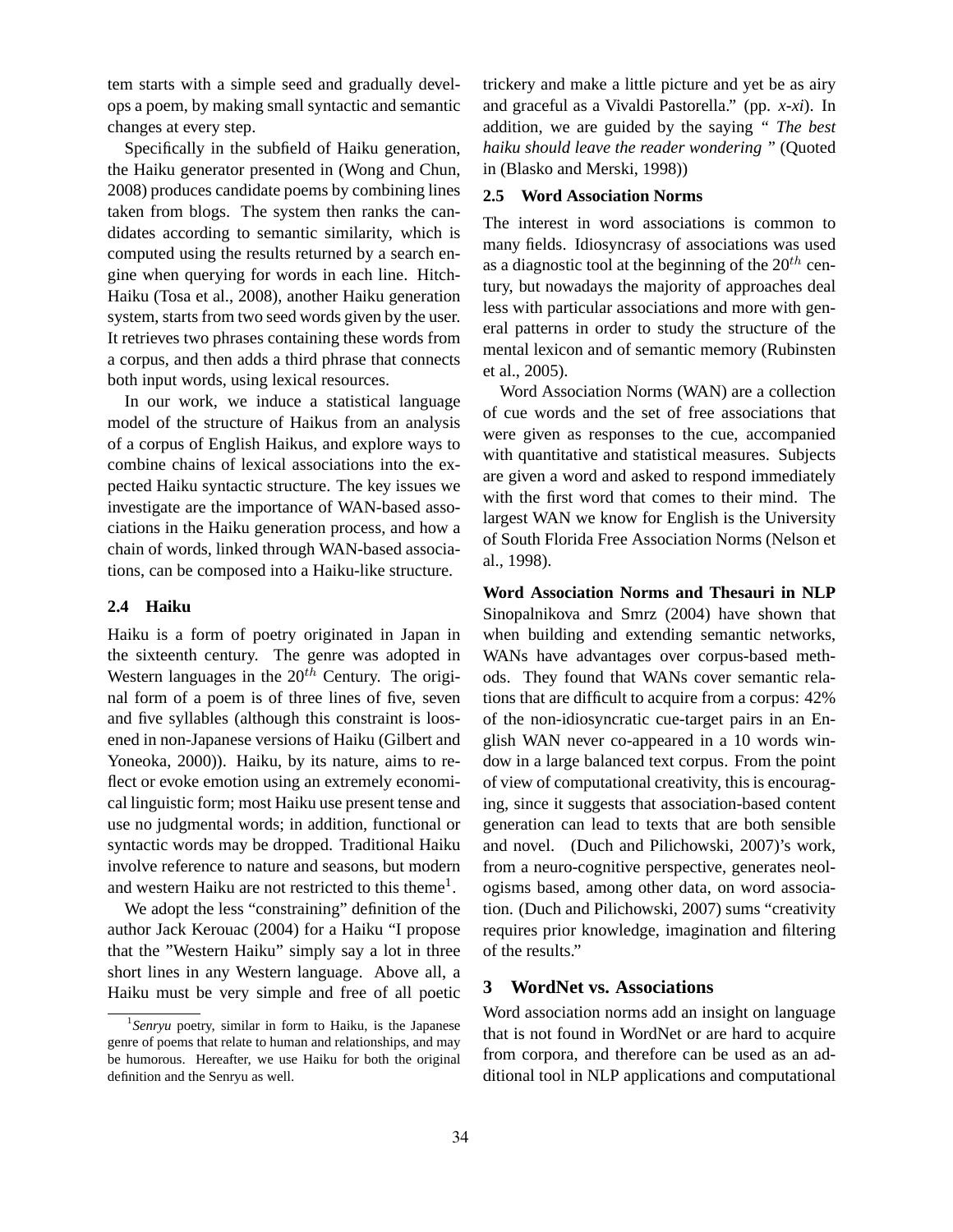creativity.

We choose the Haiku generation task using word associations, since this genre of poetry encapsulates meaning in a special way. Haiku tend to use words which are connected through associative or phonological connections (very often ambiguous).

We hypothesize that word-associations are good catalyzers for creativity, and use them as a building block in the creative process of Haiku generation. We first test this hypothesis by analyzing a corpus of existing Haiku poems.

#### **3.1 Analyzing existing text**

Can the creativity of text as reflected in word associations be quantified? Are Haiku poems indeed more associative than newswire text or prose? If this is the case, we expect Haiku to have more associative relations, which cannot be easily recovered by WordNet than other type of text. We view the WAN as an undirected graph in which the nodes are stemmed words, and two nodes are connected *iff* one of them is a cue for the other. We take the *associative distance* between two words to be the number of edges in the shortest path between the words in the associations-graph. Interestingly, almost any word pair in the association graph is connected with a path of at most 3 edges. Thus, we take two words to be associatively related if their associative distance is 1 or 2. Similarly, we define the *WordNet distance* between two stemmed words to be the number of edges in the shortest path between any synset of one word to any synset of the other word<sup>2</sup>. Two words are WordNet-related if their WordNet distance is less than 4 (this is consistent with works on lexical-cohesion, (Morris and Hirst, 1991)).

We take the *associativity* of a piece of text to be the number of associated word pairs in the text, normalized by the number of word pairs in the text of which both words are in the  $WAN<sup>3</sup>$ . We take the *WordNet-relations level* of a piece of text to be the number of WordNet-related word pairs in the text.

| <b>SOURCE</b> | AVG. ASSOC<br>RELATIONS $(<$ 3) | AVG. WORDNET<br>RELATIONS $(< 4)$ |
|---------------|---------------------------------|-----------------------------------|
| <b>News</b>   | 0.26                            | 2.02                              |
| Prose         | 0.22                            | 14                                |
| Haiku         | 0.32                            | 1.38                              |

Table 1: Associative and WordNet relations in various text genres

We measure the average associativity and Word-Net levels of 200 of the Haiku in our Haiku Corpus (Section 4.1), as well as of random 12-word sequences from Project Gutenberg and from the NANC newswire corpus.

The results are presented in Table 1.

Perhaps surprisingly, the numbers for the Gutenberg texts are lower on all measures. This is attributed to the fact that Gutenberg texts have many more pronouns and non-content words than the Haiku and newswire text. Haiku text appears to be more associative than newswire text. Moreover, newswire documents have many more WordNetrelations than the Haiku poems – whenever words are related in Haiku, this relatedness tends to be captured via the association network rather than via the WordNet relations. The same trend is apparent also when considering the Gutenberg numbers: they have about 15% less associations than newswire text, but about 30% less WordNet-relations. This supports the claim that associative information which is not readily available in WordNet is a good indicator of creative content.

#### **3.2 Generating creative content**

We now investigate how word-associations can help in the process of generating Haikus. We define a 5 stage generative process: **theme selection** in which the general theme of the Haiku is decided, **syntactic planning**, which sets the Haiku form and syntactic constraints, **content selection / semantic planning** which combines syntactic and aesthetic constraints with the theme selected in the previous stages to form good building blocks, **filtered overgeneration** of many Haiku based on these selected building blocks, and finally **re-ranking** of the generated Haiku based on external criteria.

The details of the generation algorithm are presented in Section 4.2. Here we focus on the creative aspect of this process – theme selection. Our main claim is that WANs are a good source for interest-

<sup>2</sup>This is the inverse of the path-similarity measure of (Pedersen et al., 2004).

<sup>&</sup>lt;sup>3</sup>This normalization is performed to account for the limited lexical coverage of the WAN. We don't want words that appear in a text, but are not covered by the WAN, to affect the associativity level of the text.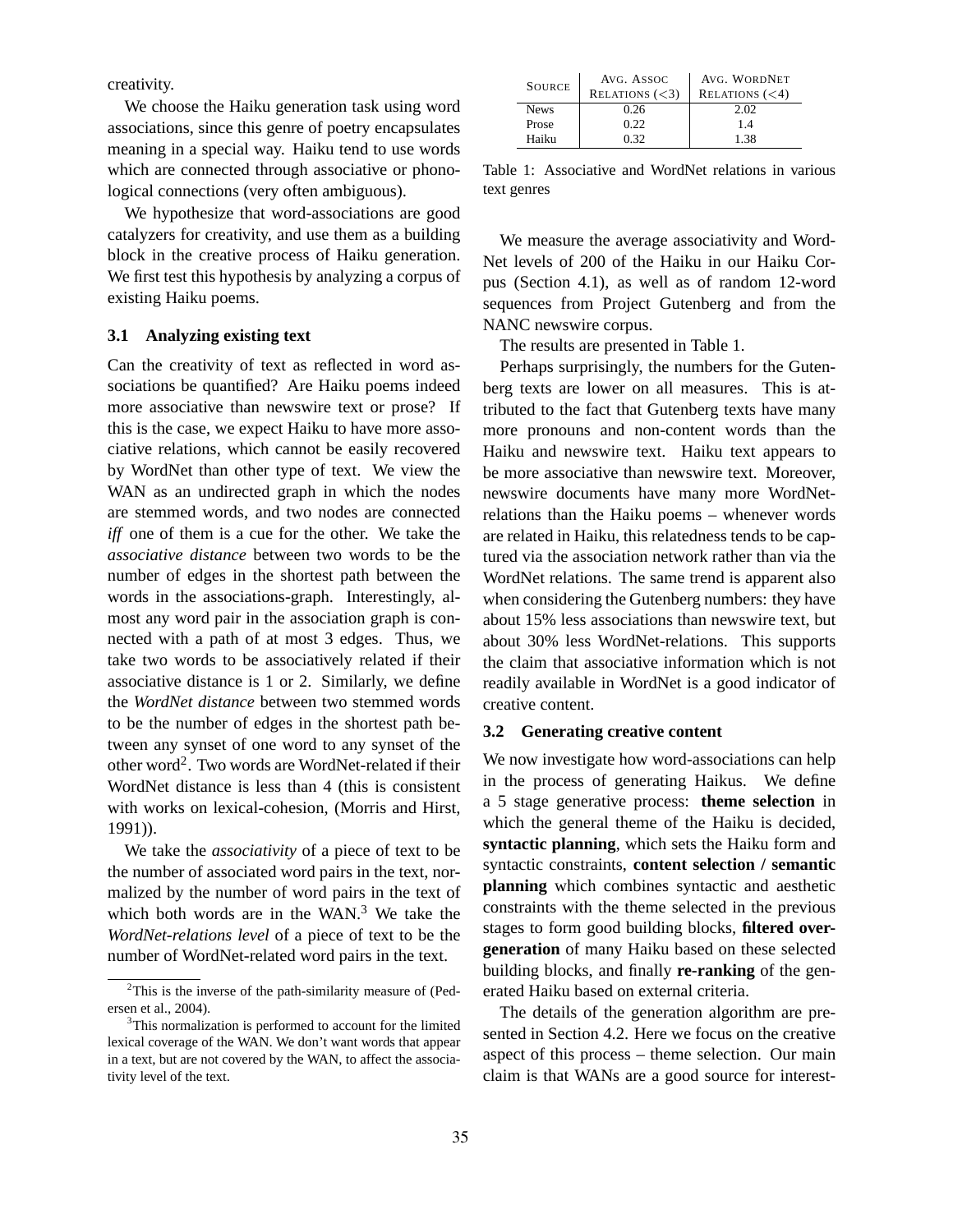ing themes. Specifically, interesting themes can be obtained by performing a short *random walk* on the association graph induced by the WAN network.

Table 2 presents the results of several random walks of 3 steps starting from the seed words "Dog", "Winter", "Nature" and "Obsession". For comparison, we also present the results of random walks over WordNet glosses for the same seeds.

We observe that the association network is better for our needs than WordNet. Random walks in WordNet are more likely to stay too close to the seed word, limiting the poetic options, or to get too far and produce almost random connections.

#### **4 Algorithm for generating Haiku**

#### **4.1 Dataset**

We used the Word Association Norms (WAN) of the University of South Florida<sup>4</sup> (Nelson et al., 1998) for discovering associations of words. The dataset (Appendix A, there) includes 5,019 cue words and 10,469 additional target that were collected with more than 6,000 participants since 1973.

We have compiled a Haiku Corpus, which includes approximately 3,577 Haiku in English of various sources (amateurish sites, children's writings, translations of classic Japanese Haiku of Bashu and others, and 'official' sites of Haiku Associations (*e.g., Haiku Path - Haiku Society of America*).

For the content selection part of the algorithms, we experimented with two data sources: a corpus of 1TB web-based N-grams supplied by Google, and the complete text of Project Gutenberg. The Gutenberg data has the advantage of being easier to POStag and contains less restricted-content, while the Google Web data is somewhat more diverse.

## **4.2 Algorithm Details**

Our Haiku generation algorithm includes 5 stages: theme selection, syntactic planning, content selection, filtered over generation, and ranking.

The **Theme Selection** stage is in charge of dictating the overall theme of our Haiku. We start with a user-supplied seed word (*e.g.* WINTER). We then consult the Association database in order to enrich the seed word with various associations. Ideally, we would like these associations to be close enough to

the seed word to be understandable, yet far enough away from it as to be interesting. After some experimenting, we came up with the following heuristic, which we found to provide adequate results. We start with the seed word, and conduct a short random walk on the associations graph. Each random step is comprised of choosing a random direction (either "Cue" or "Target") using a uniform distribution, and then a random neighbor according to its relative frequency. We conduct several (8) such walks, each with 3 steps, and keep all the resulting words. This gives us mostly close, probable associations, as well as some less probable, further away from the seed.

The **syntactic planning** stage determines the form of the generated Haiku, setting syntactic and aesthetic constraints for the generative process. This is done in a data-driven way by considering common line patterns from our Haiku corpus. In a training stage, we POS-tagged each of the Haiku, and then extracted a pattern from each of the Haiku lines. A line-pattern is a sequence of POS-tags, in which the most common words are lexicalized to include the word-form in addition to the POS-tag. An example for such a line pattern might be DT<sub>-the JJ</sub> NN. We kept the top-40 frequent patterns for each of the Haiku lines, overall 120 patterns. When generating a new Haiku, we choose a random pattern for the first line, then choose the second line pattern conditioned on the first, and the third line pattern conditioned on the second. The line patterns are chosen with a probability proportional to their relative frequencies in the training corpus. For the second and third lines we use the conditional probabilities of a pattern appearing after the previous line pattern. The result of this stage is a 3-line Haiku skeleton, dictating the number of words on each line, their POS-tags, and the placement of specific function words.

In the **Content Selection** stage, we look for possible Haiku lines, based on our selected theme and syntactic structure. We go over our candidate lines<sup>5</sup>, and extract lines which match the syntactic patterns and contain a stemmed appearance of one of the stemmed theme words. In our current implementation, we require the first line to contain the seed word, and the second and third line to contain any of

<sup>4</sup> http://w3.usf.edu/FreeAssociation/

<sup>5</sup>These are POS-tagged n-grams extracted from a large text corpora: the Google T1 dataset or Project Gutenberg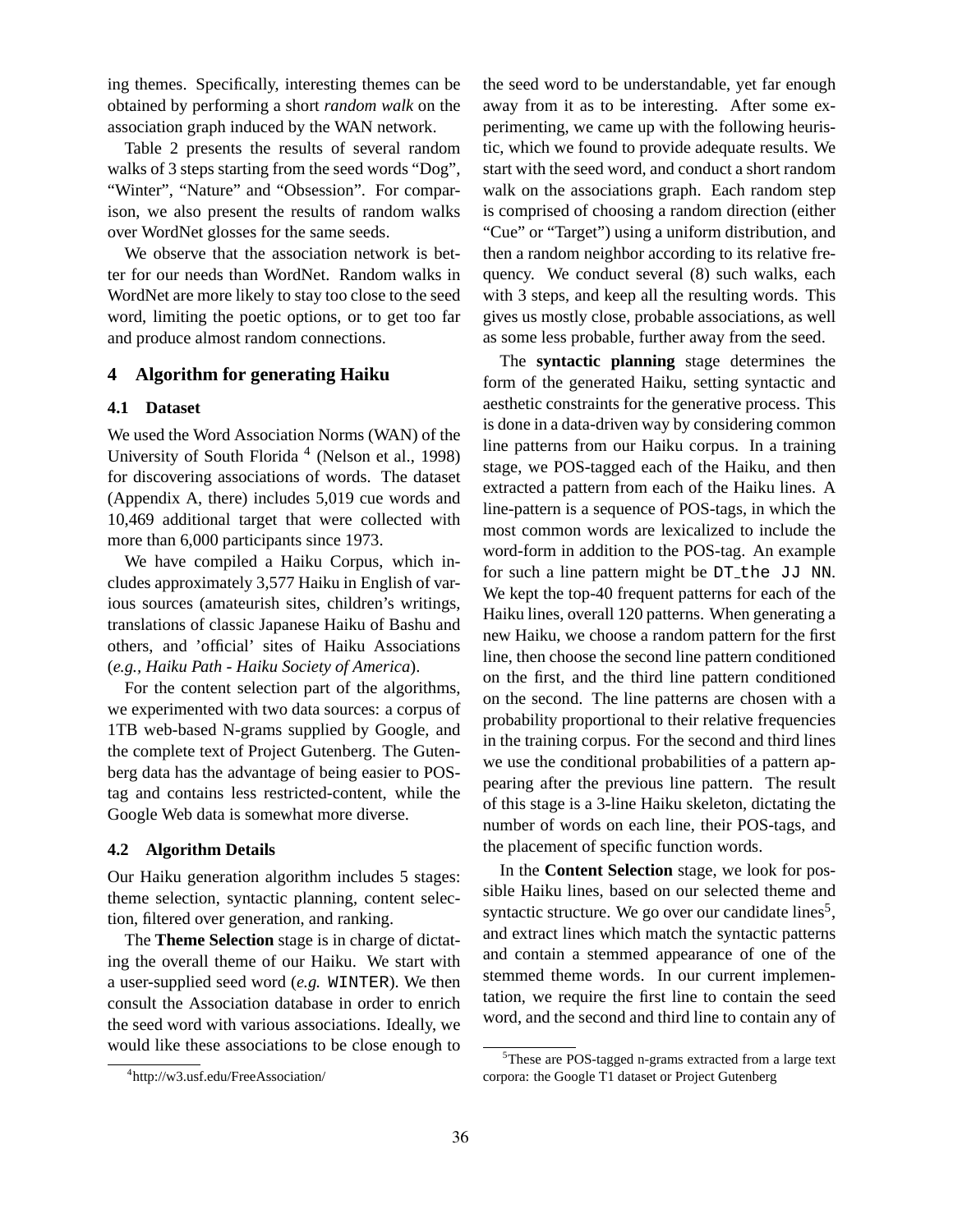| <b>SEED</b> | <b>WAN</b>                      | <b>WORDNET</b>                     |
|-------------|---------------------------------|------------------------------------|
| Dog         | puppy adorable cute             | heel villain villainess            |
| Dog         | cat curious george              | hound scoundrel villainess         |
| Winter      | summer heat microwave           | wintertime solstice equinox        |
| Winter      | chill cold alergy               | midwinter wintertime season        |
| Nature      | animals instinct animals        | world body crotch                  |
| Nature      | natural environment surrounding | complexion archaism octoroon       |
| Obsession   | cologne perfume smell           | fixation preoccupation thought     |
| Obsession   | compulsion feeling symptom      | compulsion onomatomania compulsion |

Table 2: Some random walks on the WordNet and WAN induced graphs

the theme words. Other variations, such as choosing a different word set for each line, are of course possible.

The **over generation** stage involves creating many possible Haiku candidates by randomly matching lines collected in the content selection stage. We filter away Haiku candidates which have an undesired properties, such as repeating the same content-word in two different lines.

All of the generated Haiku obey the syntactic and semantic constraints, but not all of them are interesting. Thus, we **rank** the Haiku in order to weed out the better ones. The top-ranking Haiku is the output of our system. Our current heuristic prefers highly associative Haikus. This is done by counting the number of 1st and 2nd degree associations in each Haiku, while giving more weight to 2nd degree associations in order to encourage "surprises". While all the candidate Haiku were generated based on a common theme of *intended* associative connections, the content selection and adherence to syntactic constraints introduce additional content words and with them some new, *unintended* associative connections. Our re-ranking approach tries to maximize the number of such connections.<sup>6</sup>

# **5 Evaluation**

The ultimate goal of a poetry generation system is to produce poems that will be considered good if written by a human poet. It is difficult to evaluate to what extent a poetry generation system can meet this goal (Ritchie, 2001; Manurung et al., 2000). Difficulties arise from two major sources: first, since a creative

work should be novel, it cannot be directly evaluated by comparison to some gold standard. Second, it is hard for people to objectively evaluate the quality of poetry. Even determining whether a text is a poem or not is not an easy task, as readers expect poetry to require creative reading, and tolerate, to some extent, ungrammatical structures or cryptic meaning.

## **5.1 "Turing Test" Experiment**

To evaluate the quality of Gaiku, we asked a group of volunteers to read a set of Haiku, indicate how much they liked each one (on a scale of 1-5), and classify each Haiku as written by a human or by a computer.

We compiled two sets of Haiku. The first set (AUTO) contained 25 Haiku. 10 Haiku chosen at random from our Haiku corpus, and 15 computer generated ones. The computer generated Haiku were created by identifying the main word in the first line of each human-written Haiku, and passing it as a seed word to the Haiku generation algorithm (in case a first line in human-written Haiku contained two main words, two Haiku were generated). We included the top-ranking Haiku returning from a single run of the system for each seed word. The only human judgement in compiling this set was in the identification of the main words of the human Haiku.

The second set (SEL) was compiled of 9 haiku poems that won awards<sup>7</sup>, and 17 computer Haiku that were selected by us, after several runs of the automatic process. (Again, each poem in the automatic poems set shared at least one word with some poem in the human Haiku set).

The subjects were not given any information about the number of computer-generated poems in the sets.

<sup>6</sup>While this heuristic works well, it leaves a lot to be desired. It considers only the quantity of the associations, and not their quality. Indeed, when looking at the Haiku candidates produced in the generation stage, one can find many interesting pieces, where some of the lower ranking ones are far better than the top ranking.

<sup>&</sup>lt;sup>7</sup>Gerald Brady Memorial Award Collection http://www.hsahaiku.org/bradyawards/brady.htm 2006-2007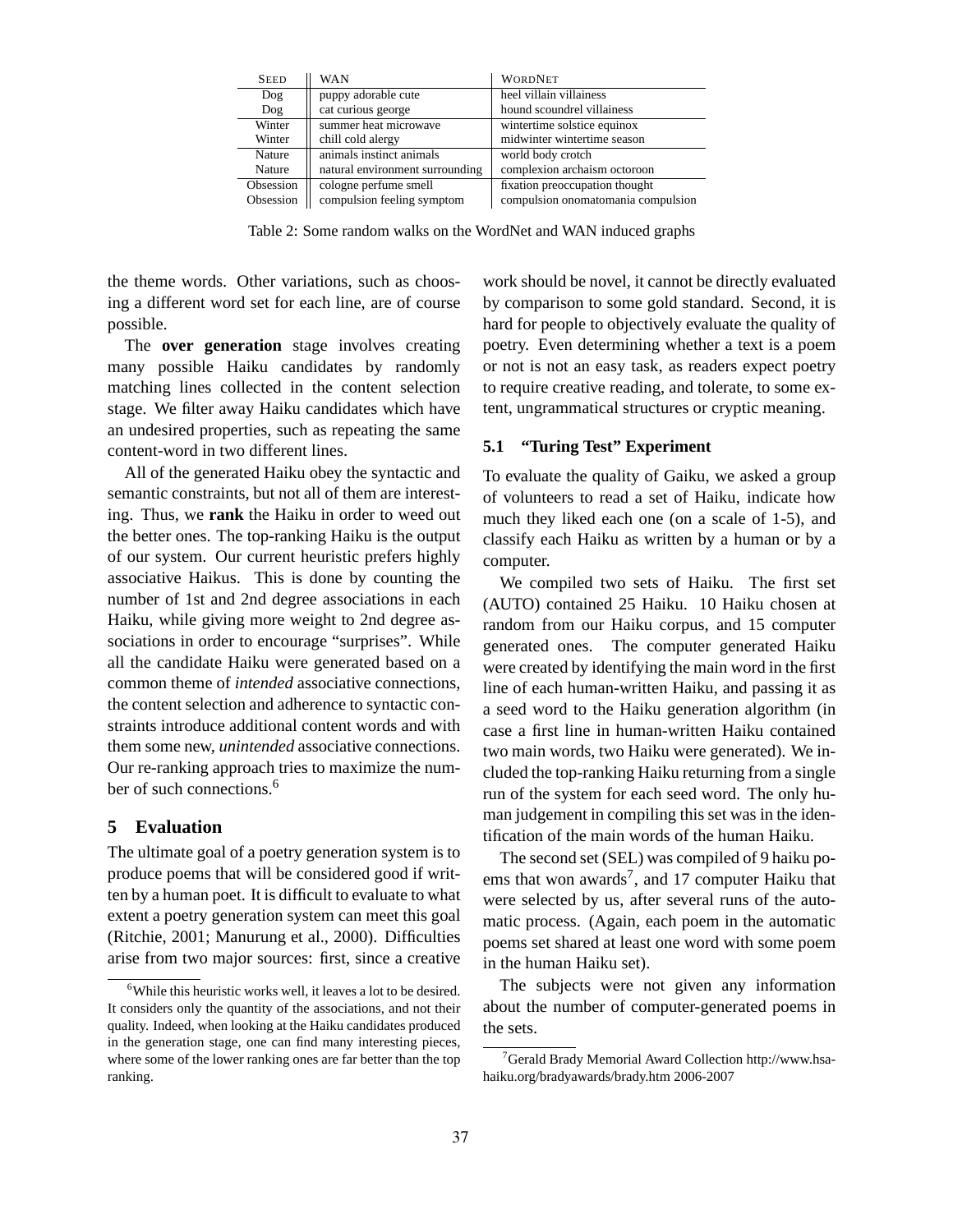The AUTO questionnaire was answered by 40 subjects and the SEL one by 22. (Altogether, 52 different people took part in the experiment, as some subjects answered both versions). The subjects were all adults (age 18 to 74), some were native English speakers and others were fully fluent in English. Except a few, they did not have academic background in literature.

## **5.2 Results and Discussion**

Results are presented in Table 3 and Figure 1.

Overall, subjects were correct in 66.7% of their judgements in AUTO and 61.4% in SEL. The average grade that a poem - human or machine-made received correlates with the percentage of subjects who classified it as human. The average grade and rate of acceptance as written by human were significantly higher for the Haiku written by people. However, some computer Haiku rivaled the average human poem in both measures. This is true even for AUTO, in which both the generation and the selection processes were completely automatic. The best computer Haiku of SEL scored better than most human Haiku in both measures.

The best computer poem in SEL was:

*early dew / the water contains / teaspoons of honey*

which got an average grade of 3.09 and was classified as human by 77.2% of the subjects.

At the other extreme, the computer poem (SEL):

*space journey / musical instruments mythology / of similar drugs*

was classified as human by only 9% of the subjects, and got an average grade of 2.04.

The best Haiku in the AUTO set was:

*cherry tree / poisonous flowers lie / blooming*

which was classified as human by 72.2% of the subjects and got an average grade of 2.75.

The second human-like computer generated Haiku in each set were:

*spring bloom / showing / the sun's pyre*

(AUTO, 63.8% human) and:

*blind snakes / on the wet grass / tombstoned terror*

(SEL, 77.2% human).

There were, expectedly, lots of disagreements. Poetry reading and evaluation is subjective and by

|             |                            | <b>Human Poems</b> | Gaiku |
|-------------|----------------------------|--------------------|-------|
| <b>AUTO</b> | avg. % classified as Human | 72.5%              | 37.2% |
|             | avg. grade                 | 2.86               | 2.11  |
| SEL         | avg. % classified as Human | 71.7%              | 44.1% |
|             | avg. grade                 | 2.84               | 2.32  |

Table 3: Turing-test experiment results

itself (in particular for Haiku) a creative task. In addition, people have very different ideas in mind as to a computer's ability to do things. (One subject said, for example, that the computer generated

#### *holy cow / a carton of milk / seeking a church*

is *too stupid* to be written by a computer; however, content is very strongly connected and does not seem random). On the other end, subjects often remarked that some of the human-authored Haiku contained metaphors which were *too obvious* to be written by a human.

Every subject was wrong at least 3 times (at least once in every direction); every poem was wronglyclassified at least once. Some really bad auto-poems got a good grade here and there, while even the most popular human poems got a low grade sometimes.

## **6 Discussion and Future Work**

Word association norms were shown to be a useful tool for a computational creativity task, aiding in the creation of an automatic Haiku-generation software, which is able to produce "human-like" Haiku. However, associations can be used for many other tasks.

In the last decade, *lexical chains* are often used in various NLP tasks such as text summarization or text categorization; WordNet is the main resource for detecting the cohesive relationships between words and their relevance to a given chain (Morris and Hirst, 1991). We believe that using word association norms can enrich the information found in WordNet and enable the detection of more relevant words.

Another possible application is for assisting word-finding problem of children with specific language impairments (SLI). A useful tactic practiced as an assistance to retrieve a forgotten word is by saying all words that come to mind. The NLP task, therefore, is for a set of a given associations, reconstruct the targeted word.